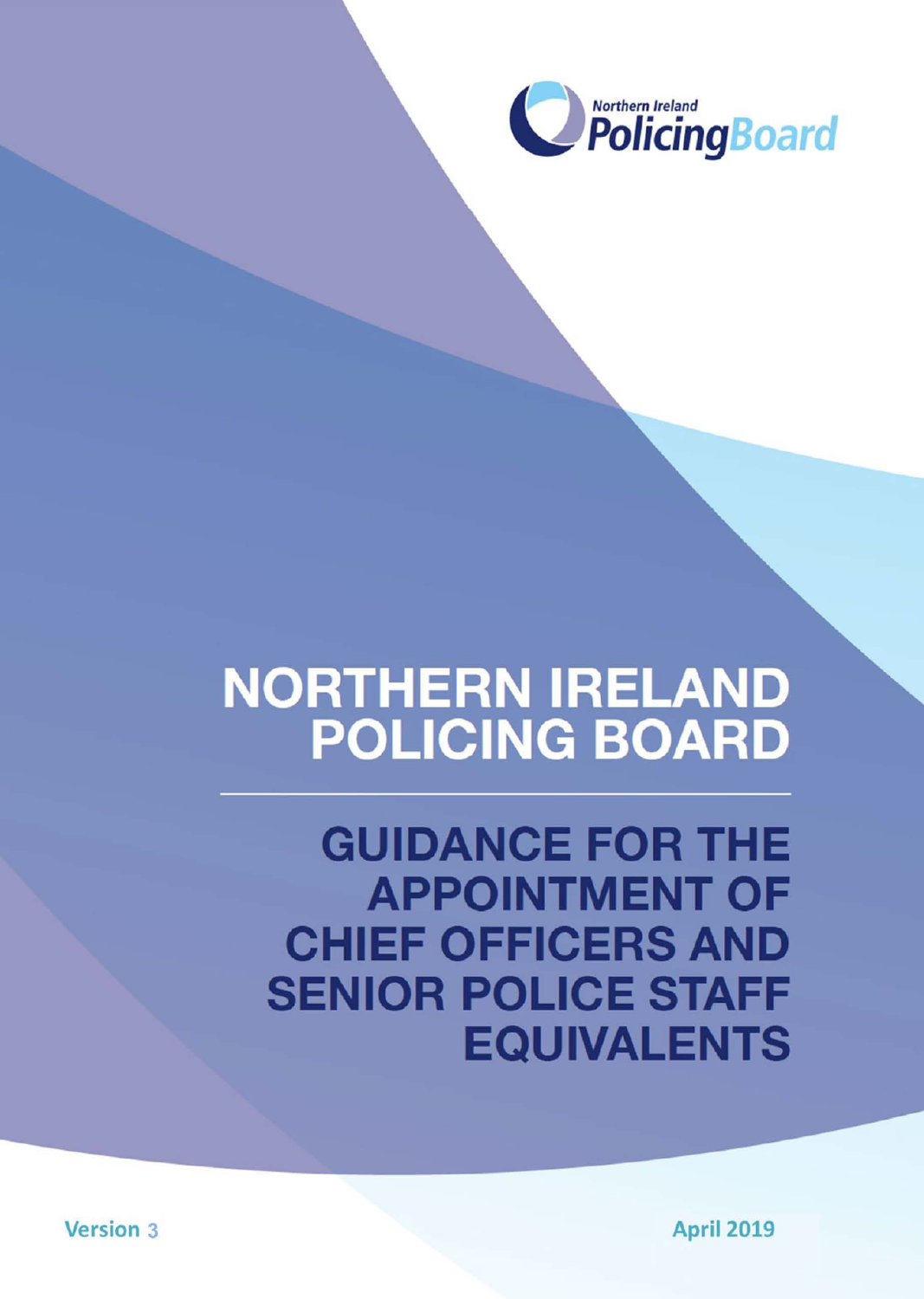### **Abbreviations**

| <b>Assistant Chief Constable</b>                                      | <b>ACC</b>         |
|-----------------------------------------------------------------------|--------------------|
| Data Protection Act                                                   | <b>DPA</b>         |
| Deputy Chief Constable                                                | <b>DCC</b>         |
| <b>General Data Protection Regulations</b>                            | <b>GDPR</b>        |
| Her Majesty's Inspectorate of Constabulary and Fire & Rescue Services | <b>HMICFR</b>      |
| <b>National Crime Agency</b>                                          | <b>NCA</b>         |
| <b>National Police Chief Council</b>                                  | <b>NPCC</b>        |
| Police, Fire and Crime Commissioner                                   | <b>PFCC</b>        |
| Police Service of Northern Ireland                                    | <b>PSNI</b>        |
| <b>Senior Police National Assessment Centre</b>                       | <b>Senior PNAC</b> |
| <b>Strategic Command Course</b>                                       | <b>SCC</b>         |
| The Appointment Panel                                                 | the Panel          |
| The Northern Ireland Policing Board                                   | the Board          |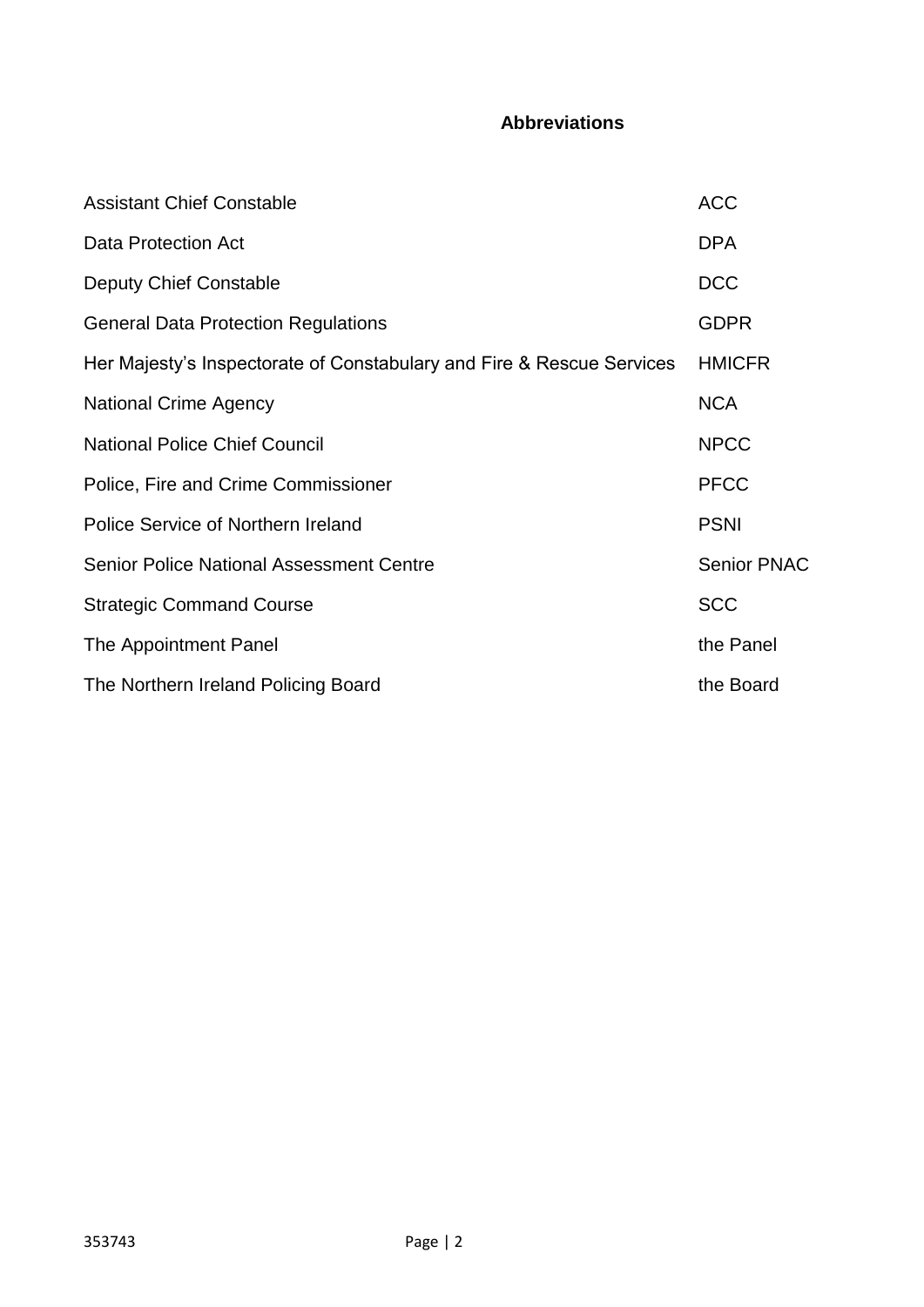#### **Contents Contents Page Number**

| 1. |                                                                |    |
|----|----------------------------------------------------------------|----|
| 2. |                                                                |    |
| 3. |                                                                |    |
| 4. |                                                                |    |
|    | 4.1 The Northern Ireland Policing Board                        | 6  |
|    | 4.2 The Appointment Panel                                      | 6  |
|    | 4.3 The Chief Executive of the Northern Ireland Policing Board | 8  |
|    | 4.4 Selection and Assessment Advisor                           | 8  |
|    | 4.5 The Chief Constable of PSNI                                | 9  |
|    | 4.6 External Policing Advisor                                  | 9  |
|    | 4.7 Professional Specialist Advisor<br>10                      |    |
|    | 4.8 The Minister of Justice / Secretary of State               | 9  |
| 5. |                                                                |    |
|    | 5.1 Development of the Role Profile                            | 11 |
|    | 5.2 Advertisement                                              | 12 |
|    | 5.3 Application                                                | 13 |
|    | 5.4 Shortlisting                                               | 13 |
|    | 5.5 Assessment and Interview                                   | 14 |
| 6. |                                                                |    |
| 7. |                                                                |    |
| 8. |                                                                |    |
| 9. |                                                                |    |
|    |                                                                |    |
|    |                                                                |    |
|    |                                                                |    |
|    |                                                                |    |
|    | 13.1 Equality                                                  | 17 |
|    | 13.2 Data Protection                                           | 18 |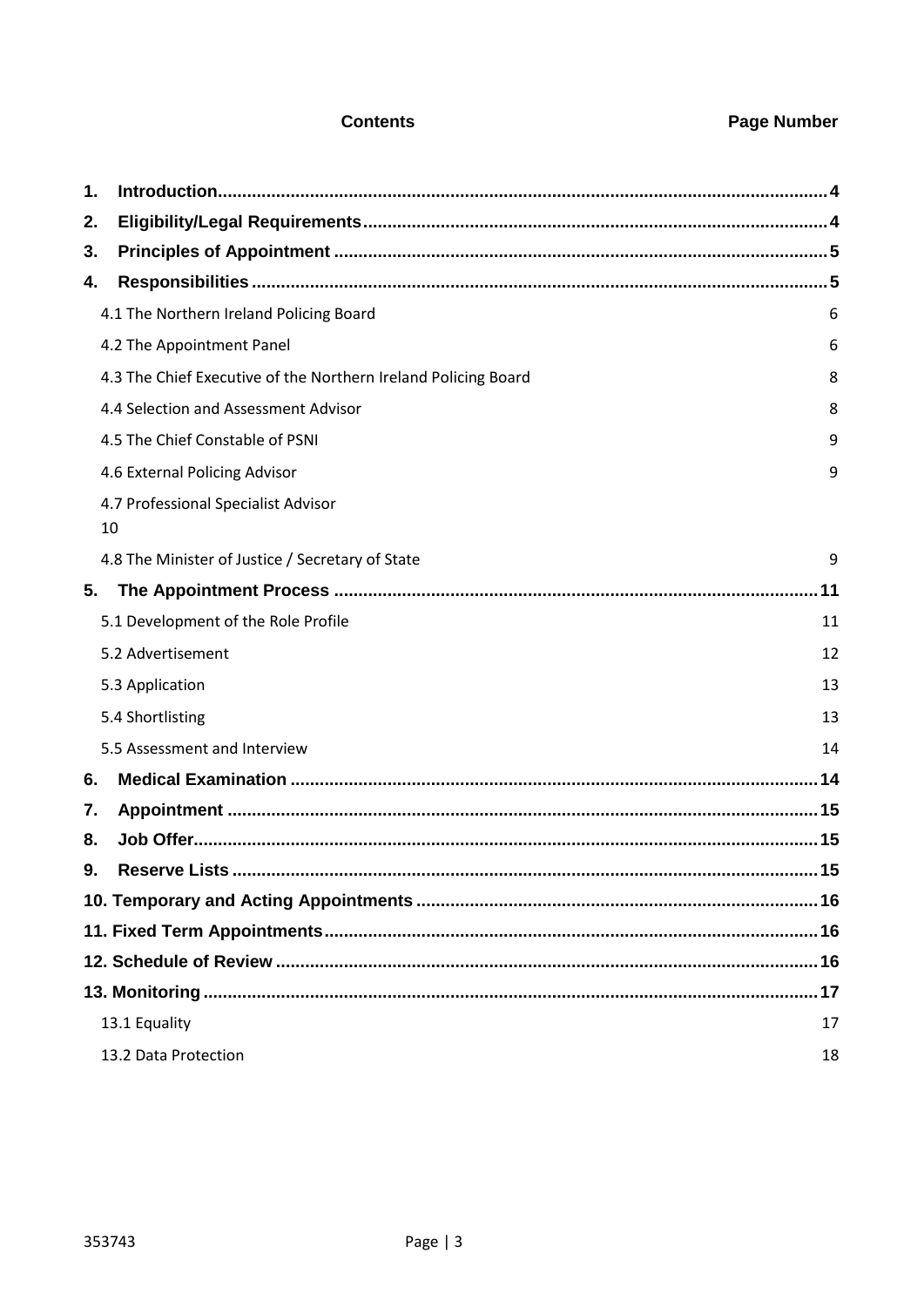#### <span id="page-3-0"></span>**1. Introduction**

1.1 This Guidance was developed by, and is owned and maintained by The Northern Ireland Policing Board (the Board). This guidance combines legislative requirements, and established good practice, which is in line with the [College of Policing Guidance for the](https://www.college.police.uk/What-we-do/Support/Health-safety/Documents/6.3716_Guidance_for_appointment_v18.pdf)  [Appointment of Chief Officers \(March 2018\).](https://www.college.police.uk/What-we-do/Support/Health-safety/Documents/6.3716_Guidance_for_appointment_v18.pdf)

1.2 The Board is responsible for the appointment of the Chief Constable of The Police Service of Northern Ireland (PSNI) subject to [section 35 \(1\) the Police \(Northern Ireland\)](http://www.legislation.gov.uk/ukpga/2000/32/section/35)  [Act 2000,](http://www.legislation.gov.uk/ukpga/2000/32/section/35) and the appointment of Chief Officers, subject to [section 35 \(2\) the Police](http://www.legislation.gov.uk/ukpga/2000/32/section/35)  [\(Northern Ireland\) Act 2000.](http://www.legislation.gov.uk/ukpga/2000/32/section/35)

1.3 Appointments to Chief Officer posts are subject to [regulations 9, 10 and 11](http://www.legislation.gov.uk/nisr/2005/547/regulation/9/made) of the [Police](http://www.legislation.gov.uk/nisr/2005/547/contents/made)  [Service of Northern Ireland Regulations 2005,](http://www.legislation.gov.uk/nisr/2005/547/contents/made) and [regulation 35 \(1\) of the Police \(Northern](http://www.legislation.gov.uk/ukpga/2000/32/section/35)  [Ireland Act 2000.](http://www.legislation.gov.uk/ukpga/2000/32/section/35) The appointment of Senior Police Staff is subject to [section 4 \(1\) of the](http://www.legislation.gov.uk/ukpga/2000/32/section/4)  [Police \(Northern Ireland\) Act 2000.](http://www.legislation.gov.uk/ukpga/2000/32/section/4) Appointments must be made in-keeping with any requirements prescribed under these regulations and legislation.

1.4 This Guidance describes the principles, processes and responsibilities required by the Board for the appointment of Chief Constables, Deputy Chief Constables (DCCs) and Assistant Chief Constables (ACCs) within PSNI. It also describes the requirements for the appointment of Senior Police Staff within PSNI. For the purpose of this document the term Senior Police Staff is defined as a member of civilian staff within PSNI, who occupies a post equivalent to that of ACC or above; currently determined as Grade Three or higher.

1.5 This Guidance reflects the intention that those responsible for appointments should use their discretion providing that they act lawfully and consistently with the principles outlined in the guidance.

#### <span id="page-3-1"></span>**2. Eligibility / Legal Requirements**

2.1 Eligibility requirements in respect of the necessary skills, qualifications and experience will be specified within the role profile and / or advertisement for individual vacancies.

2.2 Assessment criteria for eligible applicants will also be specified within the role profile relevant to the individual competition.

2.3 The Senior Police National Assessment Centre (Senior PNAC) and the Strategic Command Course (SCC) or equivalent must be satisfactorily completed before a person may be substantively appointed to a rank higher than that of Chief Superintendent. The College of Policing holds records of officers who have passed Senior PNAC and SCC, which should be requested by those responsible for appointing Chief Officers in order to verify policing qualifications and experience.

2.4 In the case of Senior Police Staff appointments, enquiries may be made to establish professional qualifications and experience in the relevant field.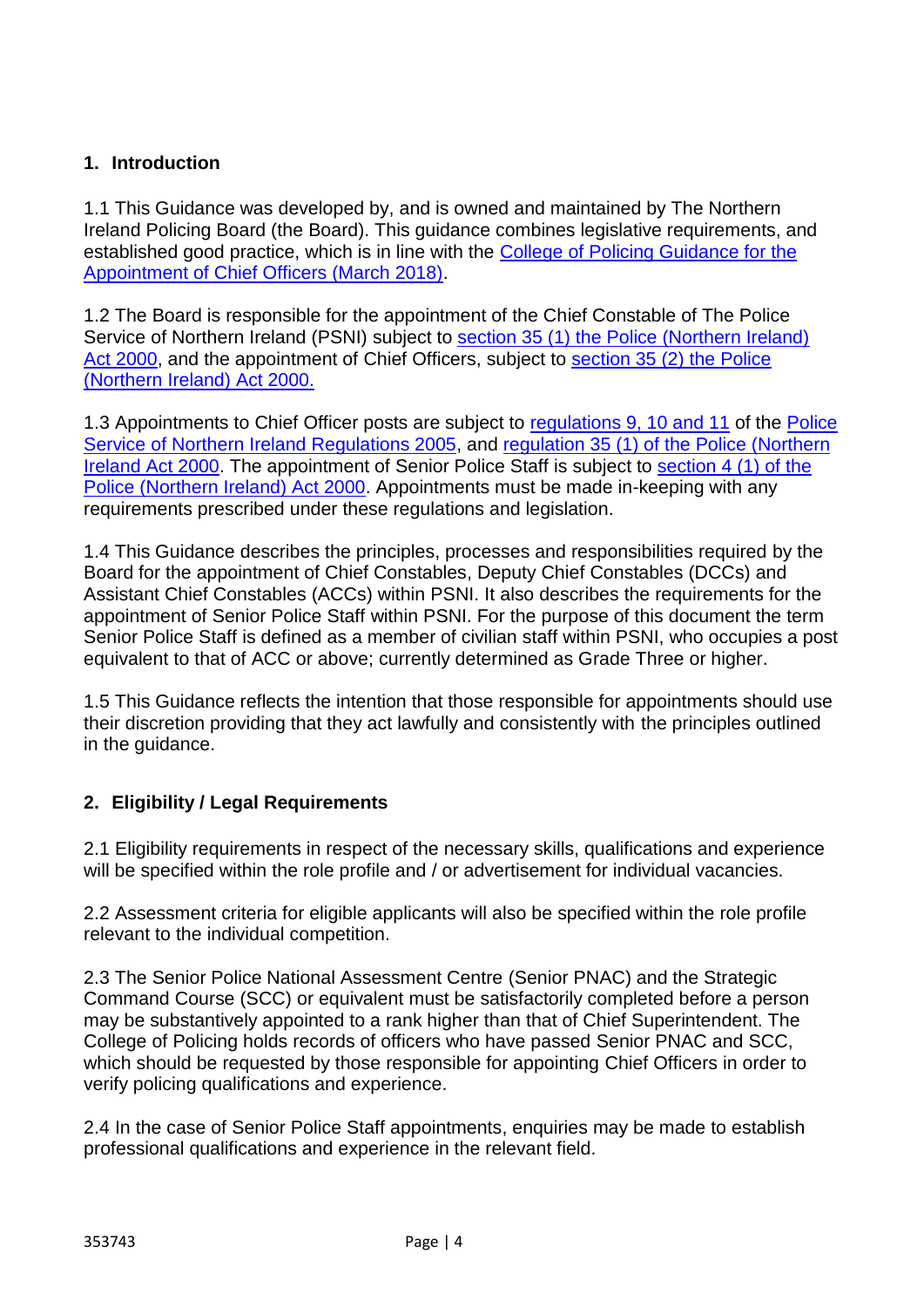2.5 In order to ensure that the appointee has an appropriate record of conduct, those responsible for appointing Chief Officers and Senior Police Staff should also consider the disciplinary records of applicants with their consent. The initial application form should include a space for self-disclosure of any disciplinary matters, as well as a statement confirming that submission of the application constitutes permission to contact the applicant's current force / employer in relation to their disciplinary record.

2.6 In making appointments, provisions of relevant equality legislation and data protection legislation must be complied with. (More detail is included within Section 13).

#### <span id="page-4-0"></span>**3. Principles of Appointment**

3.1 The Board is required to adhere to legal requirements relating to the appointments they make. This section outlines the principles which underpin all appointments. The principles used are based upon the Nolan Principles, which are the basis of the ethical standards expected of public office holders, and are benchmarked against national guidance frameworks and good practice in recruitment and selection.

3.2 Those responsible for the selection and appointment of Chief Officers and Senior Police Staff must observe the three principles of merit, fairness and openness. These principles are outlined below:

#### Merit

3.2.1 The appointee must be the candidate who best meets the agreed and published requirements of the role. It is also desirable that the successful candidate is chosen from a sufficiently strong and diverse pool of eligible applicants.

#### **Fairness**

3.2.2 The process of assessing candidates' skills and qualities against the agreed and published requirements of the role within the role profile must be objective, impartial and applied consistently to all candidates.

#### **Openness**

3.2.3 Information about the requirements of the role and the appointment process must be available to all prospective candidates. The role should be advertised in a way which ensures that all those who are eligible are likely to see the advertisement. The aim of the advertisement should be to attract a strong field of potential candidates.

#### <span id="page-4-1"></span>**4. Responsibilities**

There are a number of individuals and groups who have responsibilities relating to the appointment of Chief Officers and Senior Police Staff. Whilst the process of appointment is at the discretion of the Appointment Panel (the Panel), there are essential requirements for meeting the principles of merit, fairness and openness. These are described in more detail within this section.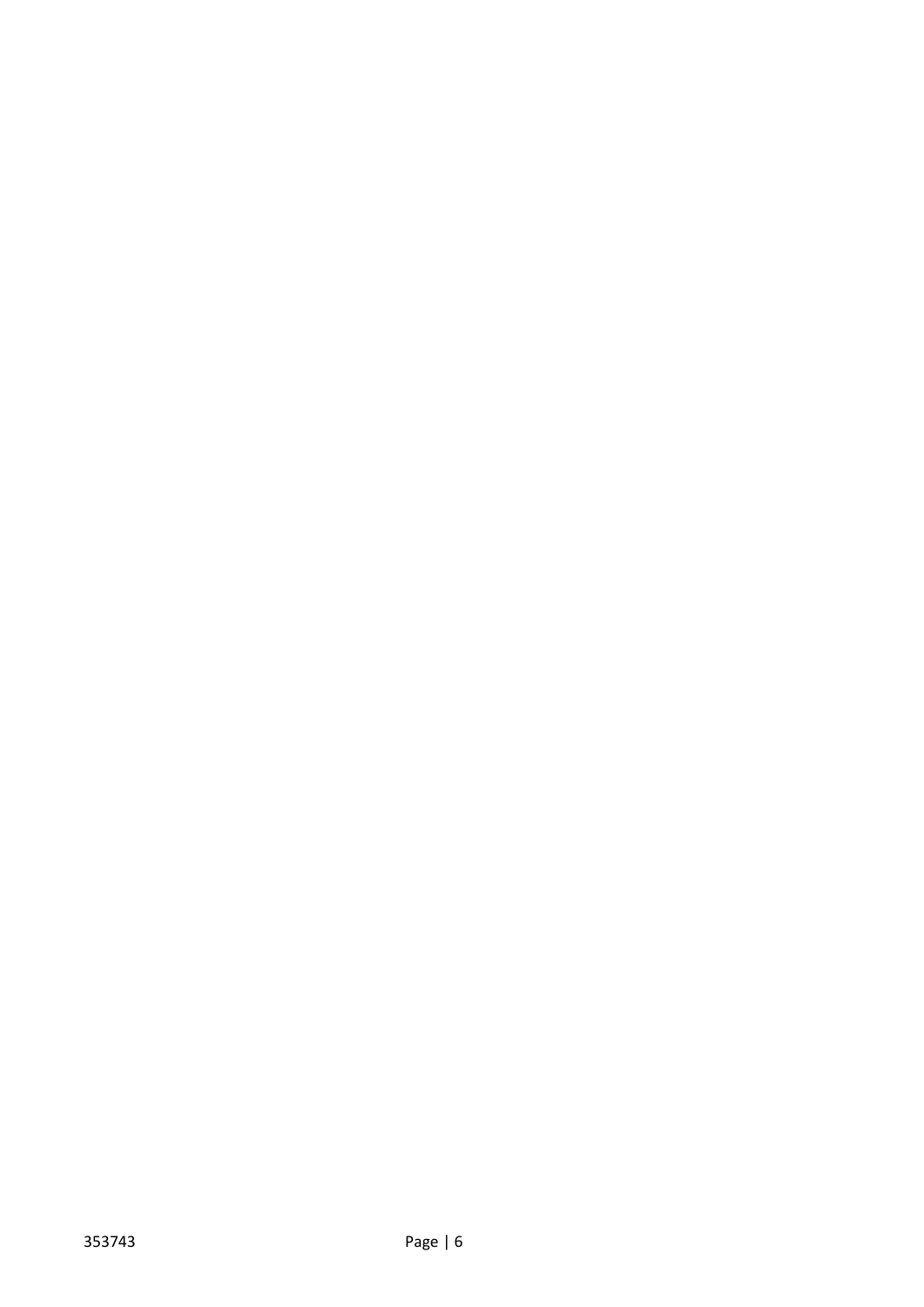#### **4.1 The Northern Ireland Policing Board**

4.1.1 It is the responsibility of the Board to consider the requirement for an appointment to either an existing Chief Officer or Senior Police Staff post, or the creation of such a post in addition to the existing structure based upon organisational need as evidenced by the PSNI.

4.1.2 If the requirement for an appointment process is agreed, it shall be the Board's responsibility to convene the Panel, which will act on behalf of the Board throughout the appointment process.

4.1.3 The Panel should be convened before any stage of the appointment process takes place.

4.1.4 The Board and in particular, the Panel is reminded of the need to maintain confidentiality within each recruitment process. Board Members will be dealing with personal and professional information and it is essential any information is treated as strictly confidential. Members are reminded of their responsibilities as set out in the [NIPB Board](https://www.nipolicingboard.org.uk/sites/nipb/files/media-files/code-of-conduct-for-board-members.PDF)  [Members' Handbook, Section 2.3, Code of Conduct.](https://www.nipolicingboard.org.uk/sites/nipb/files/media-files/code-of-conduct-for-board-members.PDF)

4.1.5 It is desirable for the Board to select approximately five Board Members to sit on the Panel. The Panel should be made up of both political and independent members of the Board, who must volunteer to take part in the process and agree to adhere to the principles outlined in this document. The Board should select members of the Panel from those Board Members who volunteer, and may decide upon membership of the Panel by a vote or other appropriate means. The Panel should be chaired by the Chair of the Board. All Members should be provided with a copy of this Guidance to ensure they are familiar with its content prior to the appointment process.

4.1.6 If professional selection and assessment advice is sought this should be arranged as early in the process as possible, ideally as soon as a vacancy is identified.

4.1.7 On conclusion of the selection process, the Board will consider the recommendation made by the Panel on the most suitable candidate for appointment and ratify the decision. The Board should ensure itself that process and procedure has been followed and that the principles of merit, fairness and openness have been adhered to.

4.1.8 The Board will seek the approval of the Minister of Justice / Secretary of State before proceeding to the appointment of the successful candidate.

#### <span id="page-6-0"></span>**4.2 The Appointment Panel**

4.2.1 The purpose of the Panel is to challenge and test that candidates meet the necessary requirements to perform the advertised role, and make a recommendation to the Board on the most appropriate candidate for appointment as outlined within the assessment criteria. All members of the Panel must adhere to the principles of merit, fairness and openness.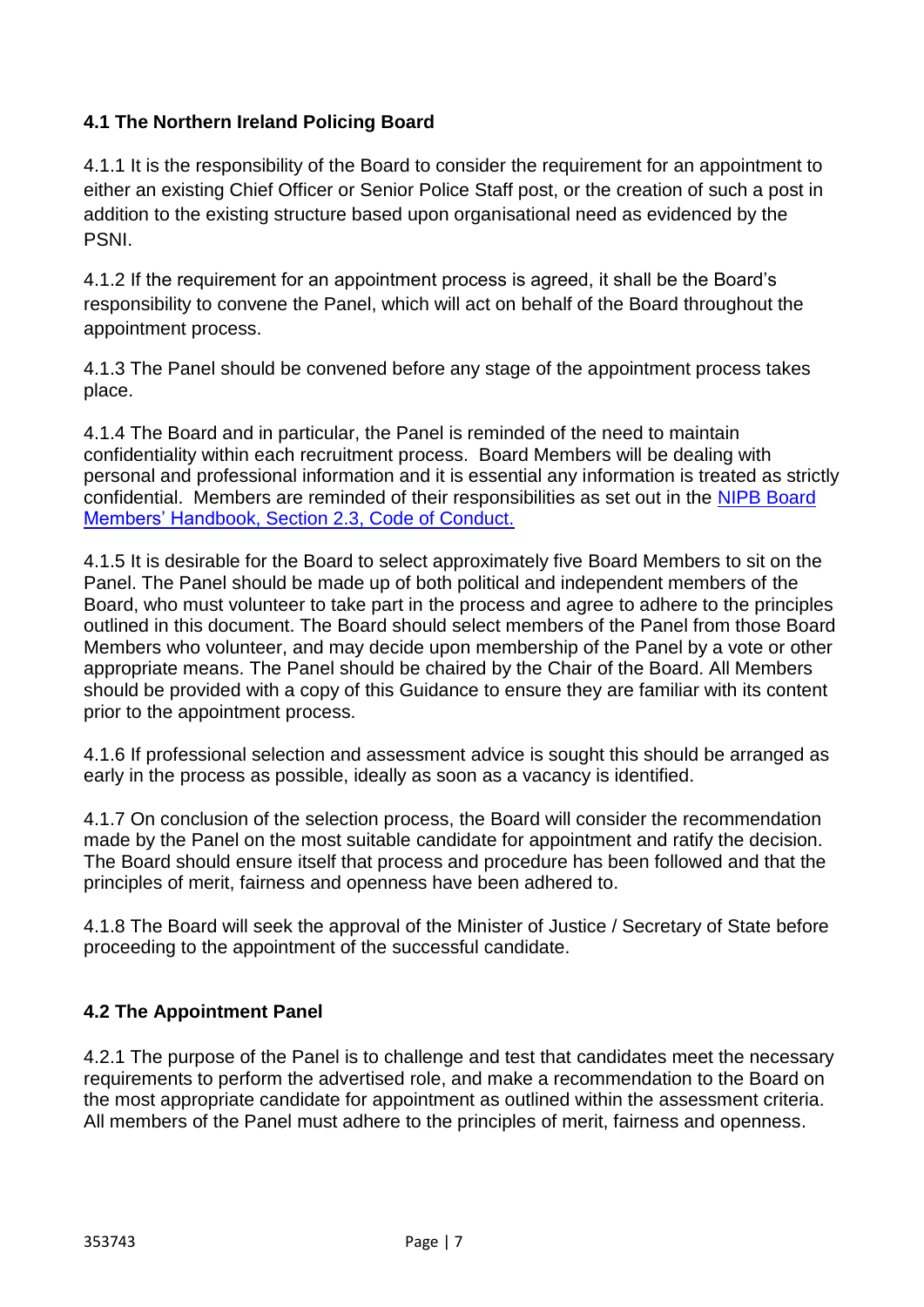4.2.2 It is a condition of membership of the Panel that each member attends training on the components of the process, the criteria against which appointments will be made, and to ensure appropriate knowledge of effective assessment and selection practices, relevant procedures, legislation (e.g. equality legislation). It is also recommended that training in assessor skills is provided to members of the Panel. It is a requirement that the Panel meet at least once to discuss the process prior to the start of the shortlisting stage of the process.

4.2.3 Confidentiality surrounding the details of the selection process is essential in ensuring the integrity and fairness of the process. It is a condition of membership of the Panel that all members must sign a confidentiality agreement barring disclosure of any details of the selection process outside of the Panel prior to an appointment being made.

4.2.4 The Panel is responsible for making a recommendation to the Board on the most suitable candidate for appointment to the advertised role by:

- Approving the key requirements of the role based on organisational need and defined in the role profile.
- Developing an appropriate application and shortlisting process for the advertised role, including assessment exercises, interviews and other assessment techniques, in line with best practice and legal requirements.
- Appointing an External Policing Advisor or Professional Specialism Advisor as required.
- Placing an advertisement for the role.
- Ensuring that there is a sufficient pool of candidates to conduct an effective appointment process, and if necessary taking steps to increase the number of candidates, including reviewing the role profile or re-advertisement if necessary.
- Shortlisting applicants against the agreed eligibility criteria and information included within written applications.
- The assessment of all shortlisted candidates against the agreed assessment criteria.
- Considering which candidate(s) most closely meet the needs of the organisation and assessment criteria.
- Recording the criteria used to assess the suitability of each candidate, including whether or not candidates meet the relevant criteria, along with the reasons behind this assessment.
- Making a written recommendation to the Board on the most suitable candidate for appointment. This should include the name of the preferred candidate, the criteria used to assess the suitability of the candidate for the appointment and why the preferred candidate satisfies those criteria, and written records of any assessment process undertaken.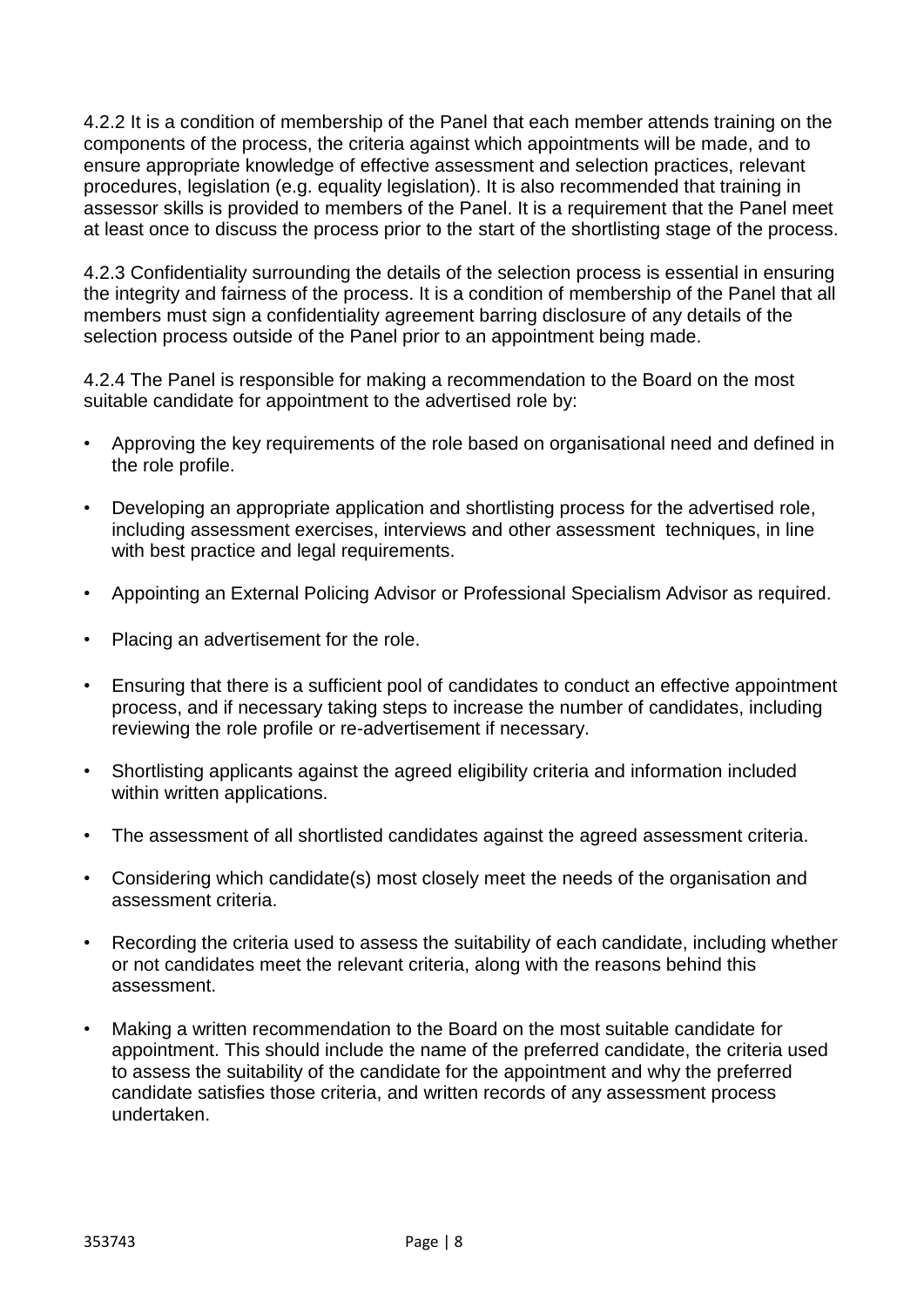4.2.5 Upon conclusion of the selection process the Panel will make a recommendation to the Board on the most suitable candidate for appointment to the role based upon the relevant assessment criteria. It is then the Board's responsibility to ratify the Panel's recommendation and seek approval from the Minister of Justice / Secretary of State prior to making any Chief Officer or Senior Police Staff appointment. Approval from the Minister of Justice / Secretary of State should be made in writing, and include the following information:

- The name of the individual who the Board intends to appoint.
- The criteria used to assess the suitability of the candidate for the appointment.
- Why the preferred candidate satisfies those criteria, including the written records of any assessment process undertaken.

#### <span id="page-8-0"></span>**4.3 The Chief Executive of the Northern Ireland Policing Board**

4.3.1 The role of the Chief Executive is to support the Board and the Panel in undertaking their responsibilities. In supporting the Board and the Panel in the appointment process the Chief Executive should fulfil the following responsibilities:

- Ensure the principles of merit, fairness and openness are adhered to throughout the design and delivery of the appointment process.
- Ensure that the appointment process complies with all relevant legislation.
- Advise and assist the Panel and the Board throughout the appointment process.
- Ensure that the appointment process is properly conducted and is in line with responsibilities and requirements outlined in legislation.
- Ensure appropriate monitoring of the appointment process, and retention of evidence of scoring / decision making.

4.3.2 It is the responsibility of the Chief Executive to ensure that the Panel is provided with a suitable level of Human Resources and Recruitment and Selection advice throughout each stage of the appointment process. This may necessitate the engagement of professional support or advice from an individual or organisation with expertise in Selection and Assessment.

4.3.3 The Chief Executive should act as the single point of contact for all applicants, in order to maintain communication and answer queries regarding details of the appointment process and the requirements of the role etc.

#### <span id="page-8-1"></span>**4.4 Selection and Assessment Advisor**

4.4.1 An individual or organisation with professional expertise in Selection and Assessment may assist the Panel and / or the Board during the appointment process by providing support and advice in relation to: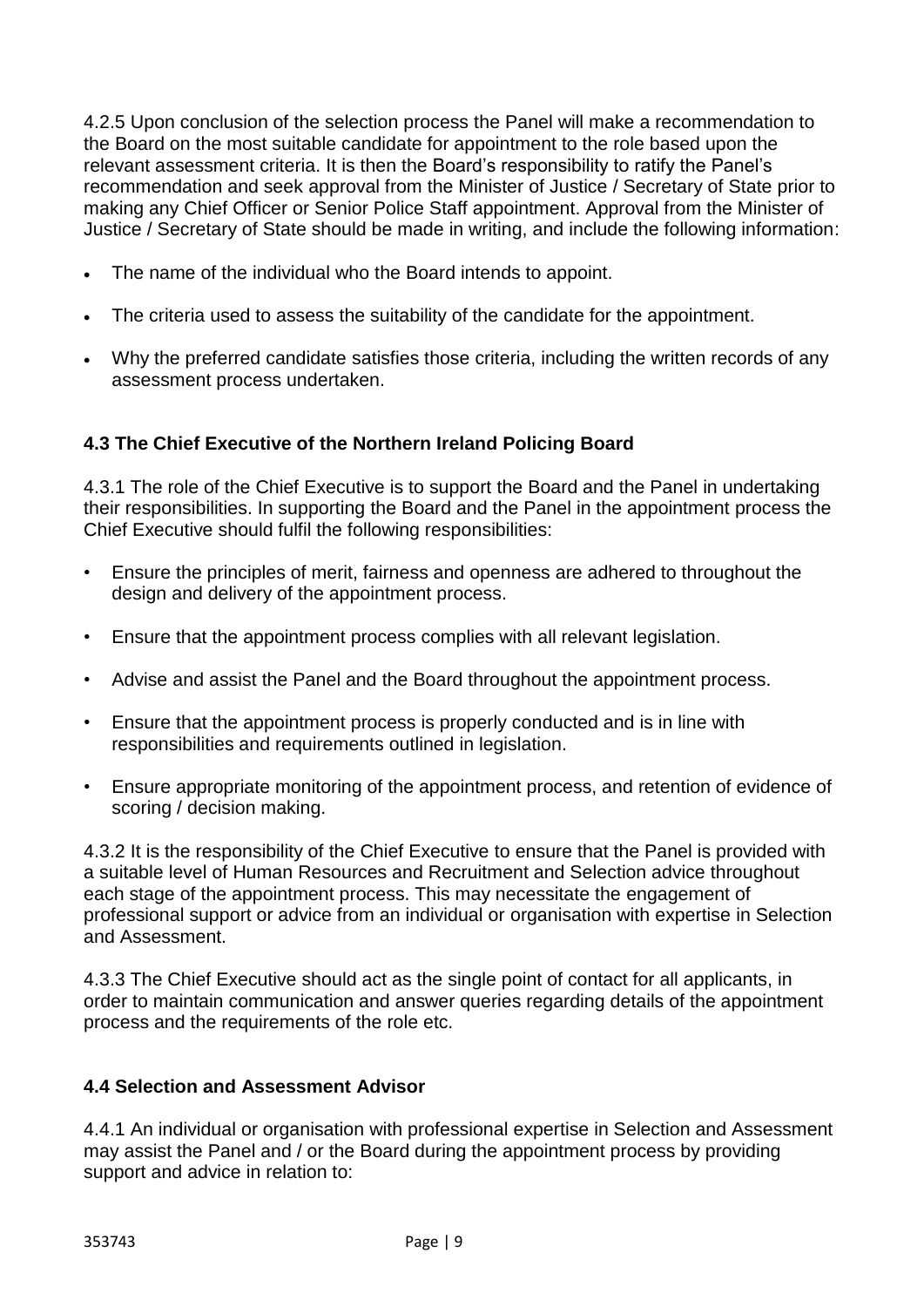- Assisting the Panel with the development of the role profile and an appropriate application and shortlisting process, assessment exercises, interviews and other assessment techniques, in line with best practice and legal requirements.
- Delivering training to the Panel on the components of the process, the criteria against which appointments will be made, effective assessment and selection practices, relevant procedures and legislation (e.g. equality legislation).
- Assistance in managing / delivering the appointment process.

#### <span id="page-9-0"></span>**4.5 The Chief Constable of PSNI**

4.5.1 [Sections 4 \(2\)](http://www.legislation.gov.uk/ukpga/2000/32/section/4) and [35 \(2\) of the Police \(Northern Ireland\) Act 2000](http://www.legislation.gov.uk/ukpga/2000/32/section/35) relate to the appointment of DCCs, ACCs and Senior Police Staff, and states that the Chief Constable should be consulted prior to an appointment being made.

4.5.2 It is advisable that the Chief Constable should be consulted during the appointments process for DCCs, ACCs and Senior Police Staff. There is no direct role for the current Chief Constable in the appointment process for a replacement Chief Constable; it is at the discretion of the Panel whether they wish to consult with the outgoing Chief Constable in this instance.

4.5.3 In the case of appointments to the rank of DCC and ACC the Chief Constable should assume the role of Policing Advisor to the Panel. The role of the Policing Advisor is to provide the Panel with professional advice at an appropriate level from a policing perspective, which does not constitute membership of the Panel itself. Responsibilities may include the following:

- Provide professional policing advice in the development and design of the appointment process including role profile contents, assessment contents and assessment criteria where required.
- Provide professional policing advice on how well each candidate's experience and skills align with the policing-specific requirements of the role during the shortlisting and interview and assessment phases of the appointment process.
- Support the Panel in the decision-making process prior to making a recommendation to the Board on the most suitable candidate.

#### <span id="page-9-1"></span>**4.6 External Policing Advisor**

4.6.1 In the case of an appointment process for a Chief Constable, the Panel should appoint an individual with professional policing knowledge to act in an advisory capacity during the appointment process. The role of the external Policing Advisor is to provide the Panel with professional advice at an appropriate level from a policing perspective, and would not form part of the Panel itself. Responsibilities may include the following: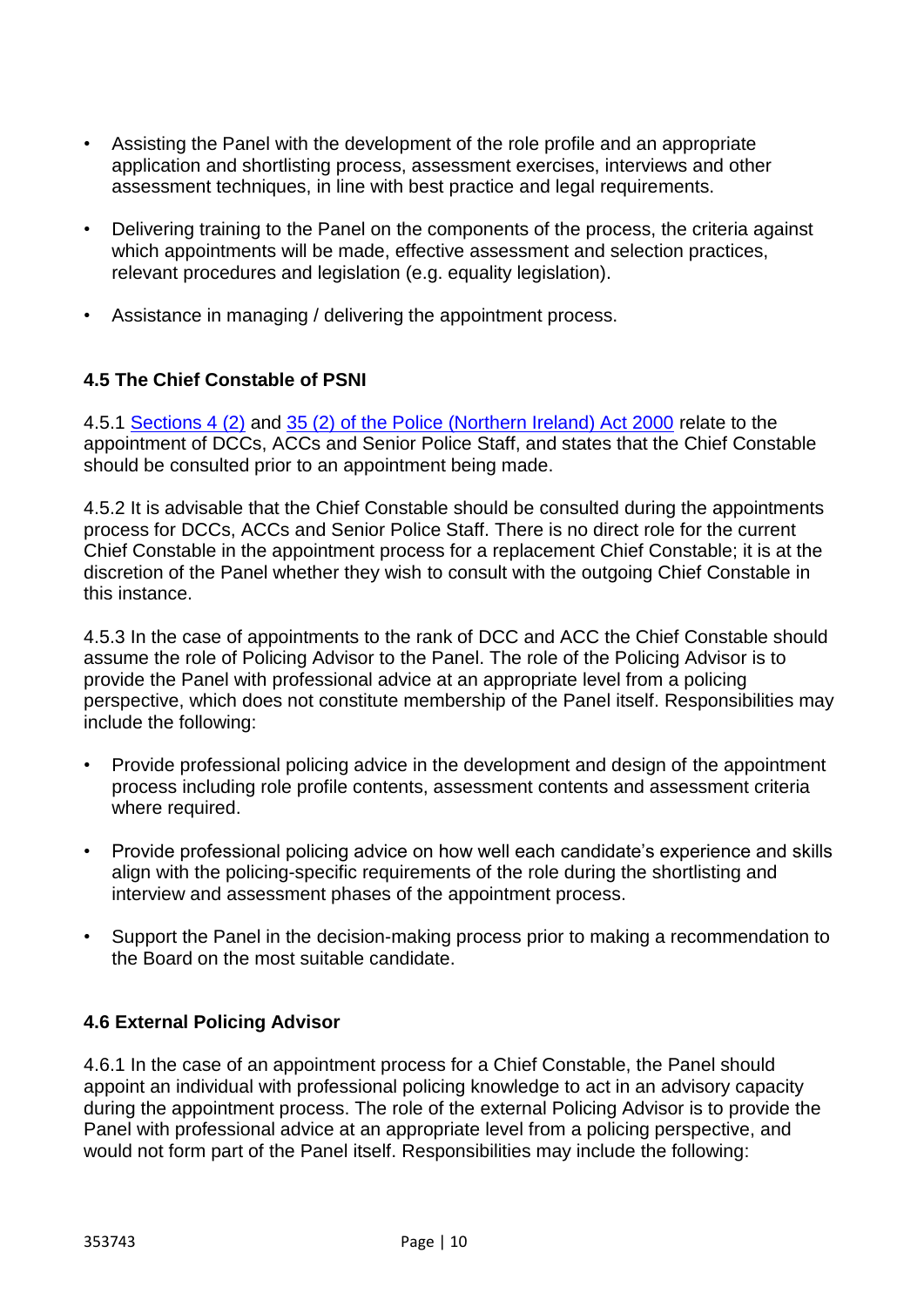- Provide professional policing advice in the development and design of the appointment process including role profile contents, assessment contents and assessment criteria where required.
- Provide professional policing advice on how well each candidate's experience and skills align with the policing-specific requirements of the role during the shortlisting and interview and assessment phases of the appointment process.
- Support the Panel in the decision-making process prior to making a recommendation to the Board on the most suitable candidate.

4.6.2 The Policing Advisor for the appointment of a Chief Constable may be drawn from an established pool of accredited individuals, such as the Director General of the National Crime Agency (NCA), the Chief Constable of a Police Force included within the PSNI Most Similar Forces Group, the Chair of the National Police Chiefs Council (NPCC), or an appropriate representative from Her Majesty's Inspectorate of Constabulary and Fire & Rescue Services (HMICFRS).

#### <span id="page-10-0"></span>**4.7 Professional Specialist Advisor**

4.7.1 In the case of appointments to Senior Police Staff roles, the Panel should appoint an individual with the appropriate level of professional knowledge and expertise within the field relevant to the advertised role, in order to act in an advisory capacity during the appointment process. The role of the Advisor is to provide the Panel with advice at an appropriate level of expertise in the field relevant to the appointment in question, and would not form part of the Panel.

4.7.2 The Professional Advisor should be selected based upon their level of expertise in the field relevant to the appointment in question. The most appropriate individual may be drawn from either the public or private sector. Responsibilities may include the following:

- Provide advice in the development and design of the appointment process including the role profile contents, advertisement, assessment criteria and assessment and interview where required.
- Provide advice on how well each candidate's experience and skills fit with the professional requirements of the role during shortlisting.
- Provide guidance on how well each candidate's experience and skills fit with the specific requirements of the role during the appointment process.
- Support the Panel during their decision making process prior making a recommendation to the Board on the most suitable candidate.

#### <span id="page-10-1"></span>**4.8 The Minister of Justice / Secretary of State**

4.8.1 Appointments to Chief Officer and Senior Police Staff roles are subject to the approval of the Minister of Justice / Secretary of State.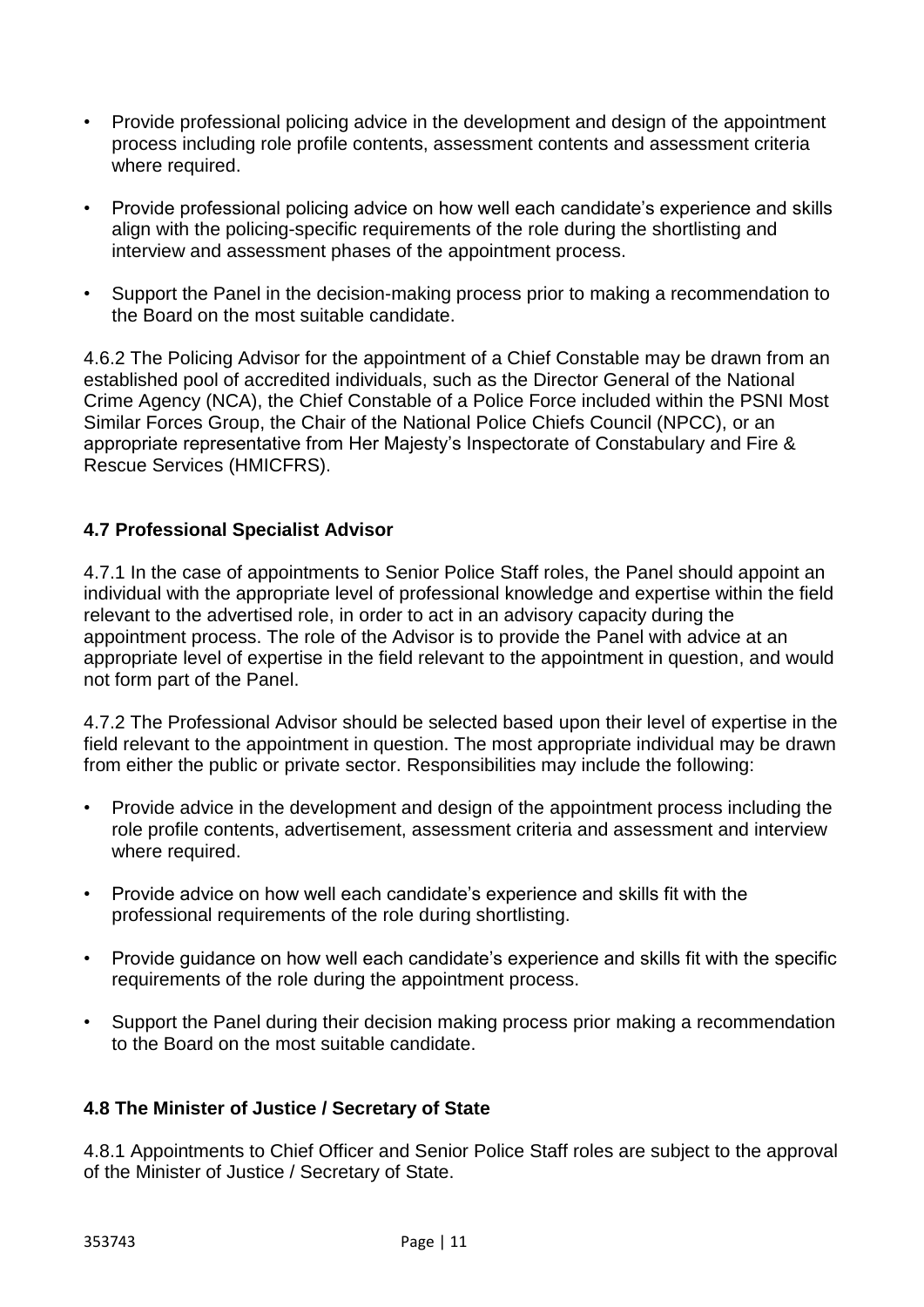4.8.2 A written request for approval of the appointment from the Minister of Justice / Secretary of State should be made by the Board. The request should be sufficiently detailed to allow the Minister of Justice / Secretary of State to make an informed decision, and include the rationale for recommending the appointment of the candidate, as well as the written records of any assessment process undertaken.

4.8.3 It is for the Minister of Justice / Secretary of State to consider the recommendation and supporting information. A response to the Board should then be made in writing with notification of the decision on approval.

#### <span id="page-11-0"></span>**5. The Appointment Process**

The appointment process for each individual competition should be tailored according to the requirements of the role and needs of the organisation at the time of the process. The Panel is responsible for designing an appropriate process, based upon the principles of merit, fairness and openness, along with the eligibility and assessment criteria detailed within the role profile, and with the support and guidance of the appointed selection and assessment professional. The appointment process must be conducted in accordance with the legislation, principles and guidelines detailed within this document. This section breaks down each phase of the appointment process in more detail.

#### <span id="page-11-1"></span>**5.1 Development of the Role Profile**

5.1.1 Potential vacancies should be identified by PSNI and communicated to the Board as early as possible in order to enable proper planning. If a vacancy is identified it is important to establish the needs of the organisation and the key requirements of the role. PSNI should provide detailed information on requirements of the role in the form of a role profile, as well as the outcome of any job evaluation process that has been conducted. The Board may wish to consult with PSNI and other relevant stakeholders in order to develop and approve the role profile with assistance from an Assessment and Selection Advisor.

5.1.2 Development of the role profile is one of the most important elements of the appointment process. It is the document against which assessments of candidates will be made, and which applicants will base their evidence of suitability upon.

5.1.3 The role profile should set out the key deliverables of the advertised role, along with the skills and any competencies identified as required to perform effectively in the role.

5.1.4 Key deliverables in the role profile should reflect the Board's priorities as set out in the Northern Ireland Policing Plan, and how these are embedded within the operational priorities of PSNI. It should be clear what the successful applicant will be responsible for delivering.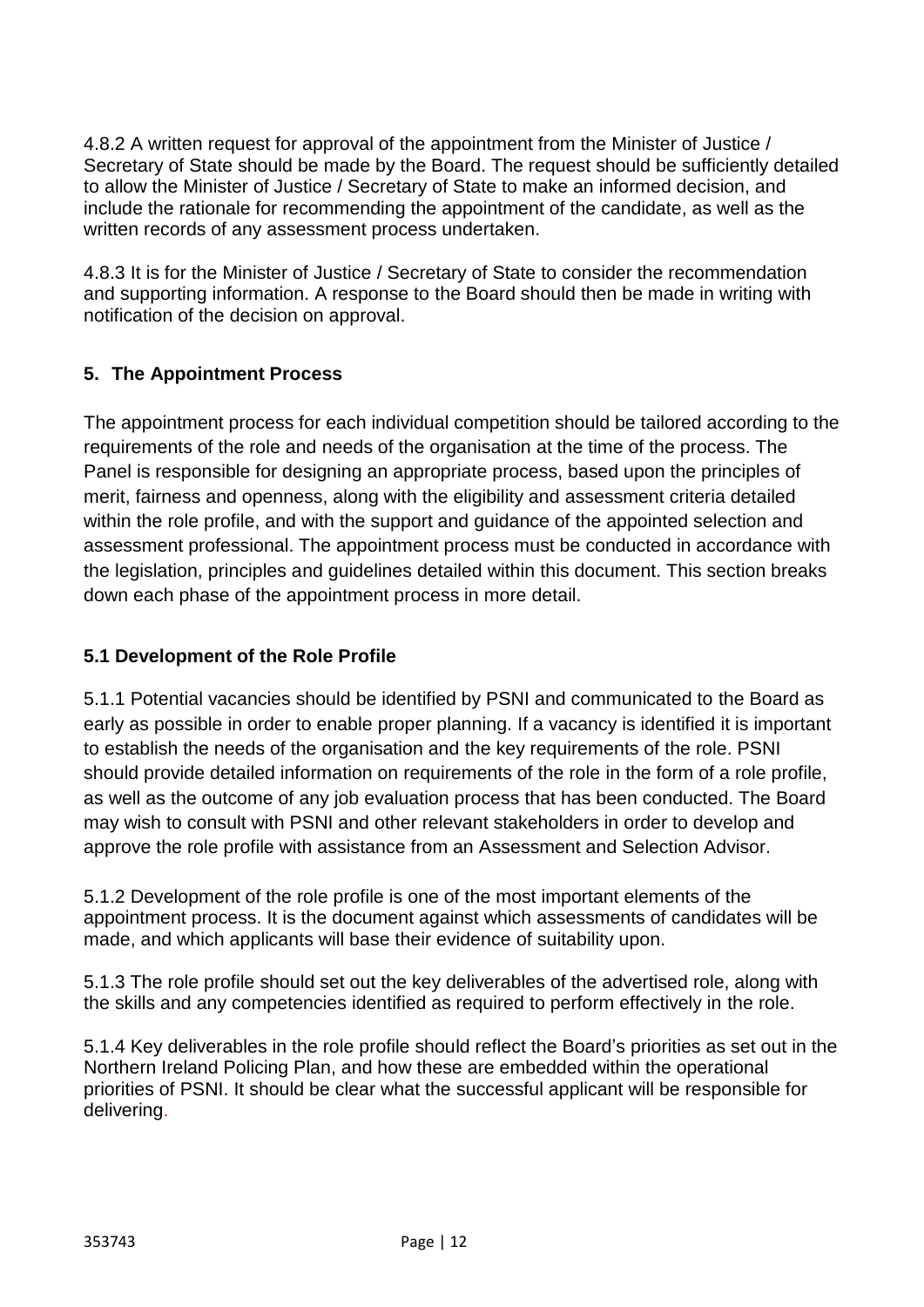5.1.5 The key competencies and skills required to perform the role should be clearly specified. It is desirable that these are based upon the current best practice and [current](http://www.college.police.uk/What-we-do/Development/competency-and-values-framework/Pages/Competency-and-Values-framework.aspx)  [national frameworks.](http://www.college.police.uk/What-we-do/Development/competency-and-values-framework/Pages/Competency-and-Values-framework.aspx)

5.1.6 It is ultimately the Panel's decision as to which competencies and skills should be included, but these should relate clearly to the key deliverables and demands of the role.

5.1.7 The role profile should include:

- The purpose of the post linked to priorities and force plans.
- Key deliverables.
- Key skills and competencies.
- Eligibility criteria.
- Assessment criteria.
- The length of fixed term appointment where appropriate.
- Full details of salary and benefits of the role.
- Details of the location of the role.
- Full details of the appointments process including timings for the assessment and interview stages if known.

#### <span id="page-12-0"></span>**5.2 Advertisement**

5.2.1 The advertisement for the role should be based upon the role profile and include any other information potential applicants will need to know before making the decision to apply.

5.2.2 The advertisement for the vacancy must be published in:

- not less than one newspaper, or;
- not less than one journal which deals with police matters; and
- on the Policing Board and PSNI external websites.

5.2.3 Any advertisement must specify the date, which shall not be less than three weeks after the date of the publication of the notice, by which applications must be made.

5.2.4 In the case of Senior Police Staff roles, an advertisement should also be placed in at least one professional journal, publication or website relevant to the field which the advertised role relates to.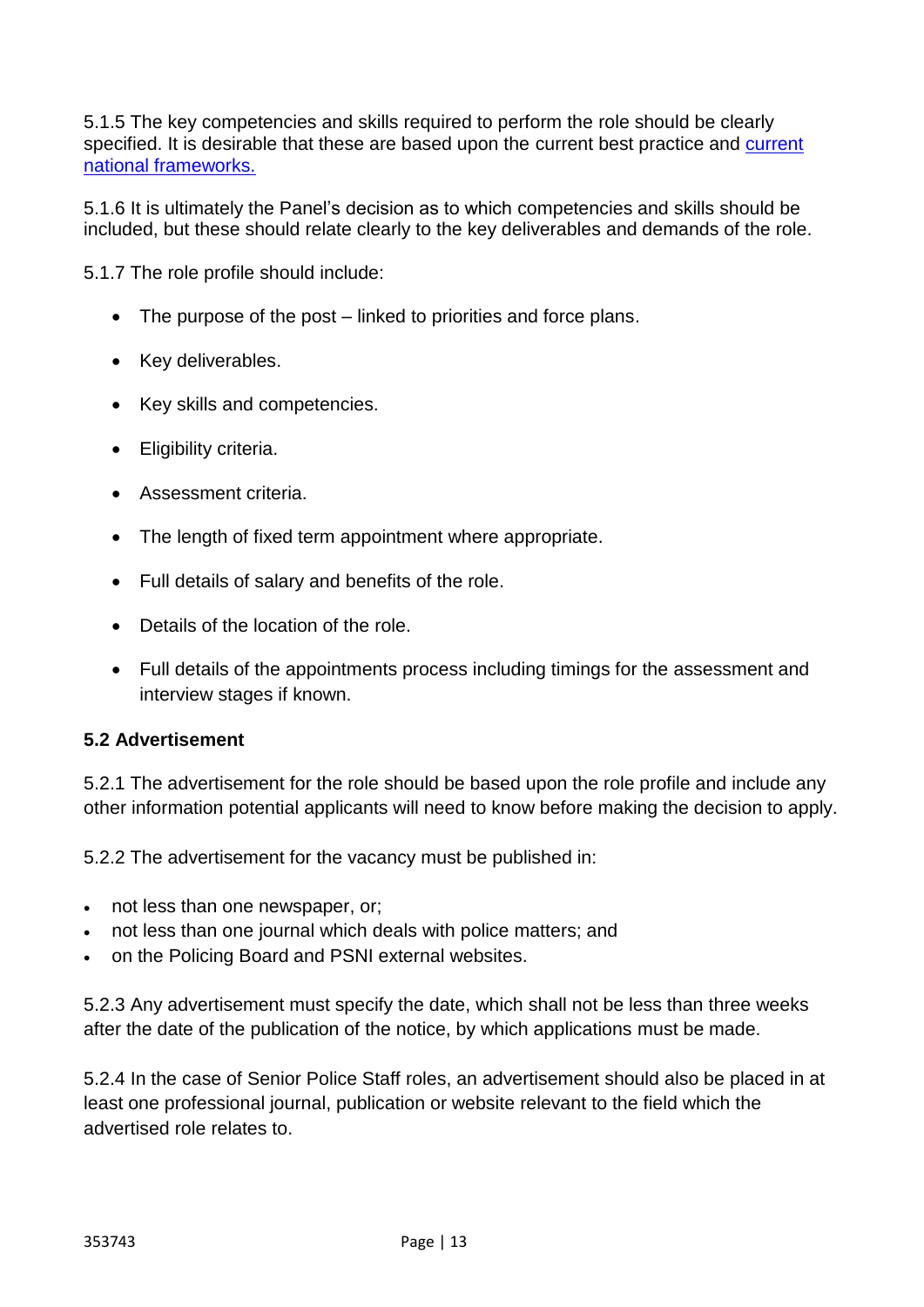5.2.5 Guidance for applicants should be provided, giving details of any skills / competencies required and any special rules or expectations relating to the application e.g. any documents or reports they must supply and the deadline for submitting an application.

#### <span id="page-13-0"></span>**5.3 Application**

5.3.1 Candidates should apply using the form or other written application required by the Board, demonstrating how they meet the criteria for the role. To enable accurate assessment, candidates should be encouraged to provide information that is specific and focussed on their actions; what they did and what the outcomes were.

5.3.2 Reasonable adjustments to the application process should be made for applicants who have indicated that they have a condition or disability that may impact upon their application.

### <span id="page-13-1"></span>**5.4 Shortlisting**

5.4.1 The Panel should review the applications against the pre-defined criteria and identify a suitable number of candidates to take forward to interview / assessment.

5.4.2 In the case of Chief Officer appointments, the Panel may wish to approach the College of Policing (or equivalent) in order to verify that applicants have attended and passed Senior PNAC and the SCC and any other national courses relevant to role eligibility requirements. References and details of disciplinary records may also be sought from the individual's current Chief Constable, Police, Fire and Crime Commissioner (PFCC), or other relevant individual or body.

5.4.3 In the case of Senior Police Staff appointments the Panel may wish to approach the relevant establishments and / or professional bodies in order to verify that applicants have the required qualifications to undertake the advertised role relevant to eligibility requirements, and to obtain details of disciplinary records as necessary. References may also be sought from the individual's current line management or other relevant individual or body.

5.4.4 The Panel should use an appropriate rating scale, devised with the assistance of the appointed Assessment and Selection Advisor, and award ratings to candidates for each of the competencies or skills they are being assessed against.

5.4.5 Applicants who are not shortlisted should be informed as soon as possible, and provided with feedback on request, including where they did and did not meet the requirements of the role, and any suggested development needs arising from their application.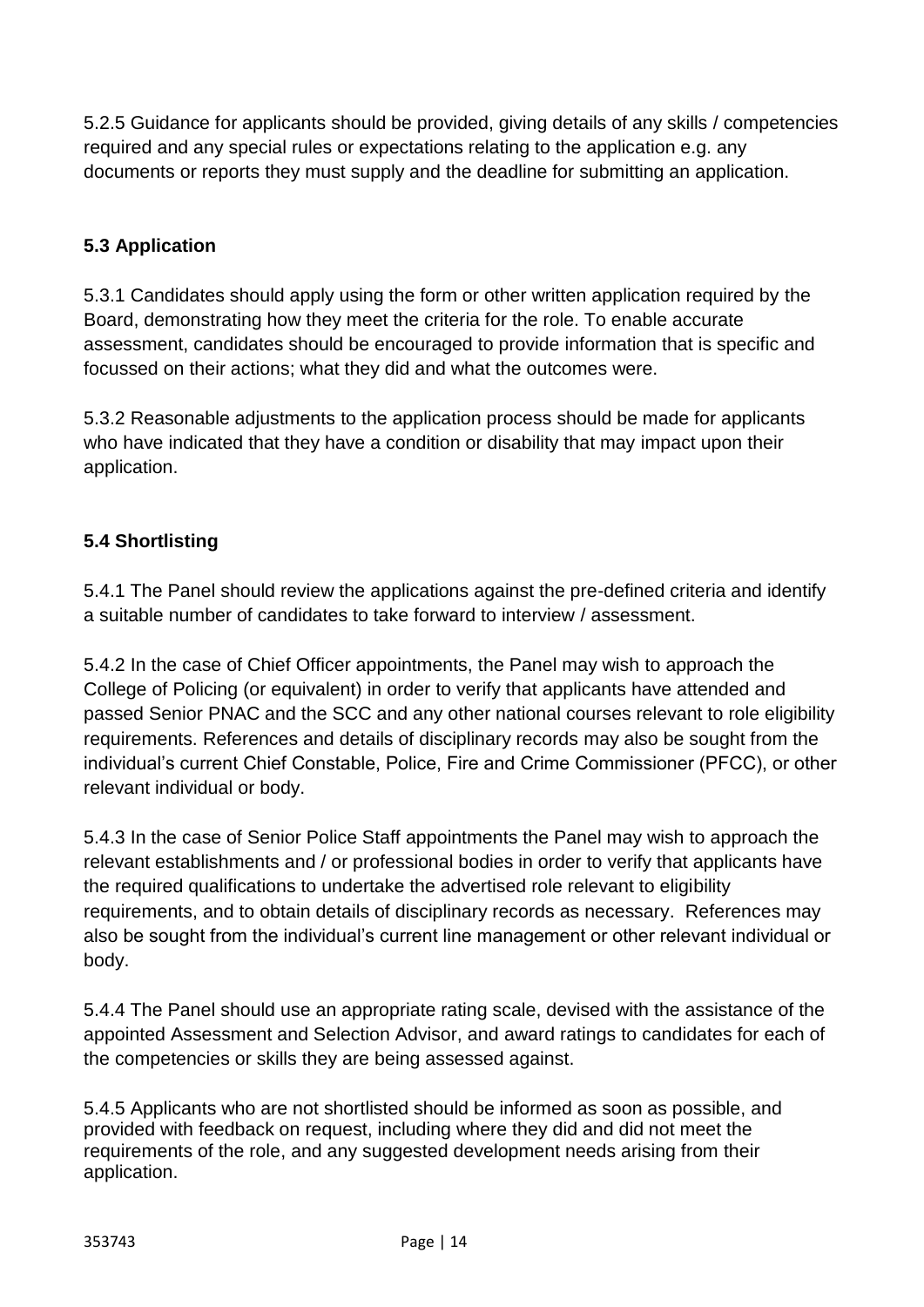#### <span id="page-14-0"></span>**5.5 Assessment and Interview**

5.5.1 Interviews are a widely used selection method and are often supplemented with other techniques such as requiring the candidates to deliver a role specific presentation, or to conduct simulated role specific tasks that allow the Panel to observe candidates dealing with role related situations.

5.5.2 The Panel may also wish to consider other forms of assessment. This may include, but is not limited to presentations, psychometric measures, role simulation exercises and other types of assessment techniques. The appointed Assessment and Selection Advisor should provide advice and guidance when determining the most appropriate assessment tools.

5.5.3 A Candidate Information Pack for prospective applicants should be developed and provide full details of the appointment process including dates and any assessments / exercises that candidates will be required to undertake. This should also contain all of the relevant assessment criteria.

5.5.4 The assessment / exercises need to be carefully constructed in order to derive the maximum benefit from them. All assessments should be made against the criteria set out in the role profile, and no new criteria should be added without informing the candidates in advance.

5.5.5 The Panel should use the agreed rating scales and scoring matrix to award grades for performance in relation to the exercises and / or any competencies / criteria measured, with appropriate weighting given to the key requirements of the organisation, as determined at the start of the appointment process. Records of the assessment process must be made by members of the Panel, and retained by the Chief Executive of the Board.

5.5.6 Applicants who are unsuccessful at the assessment stage should be informed as soon as possible, and provided with feedback on request, including where they did and did not meet the requirements of the role, and any suggested development needs arising from their assessment results.

#### <span id="page-14-1"></span>**6. Medical Examination**

6.1 Any appointment is conditional pending a satisfactory medical examination being conducted by the Medical Advisor for the Board. A medical form must be completed by applicants and consists of two parts:

Part A – An initial screening form that will be provided to the candidate for completion by his / her medical practitioner or Police Service Medical Officer.

Part B – A questionnaire to be completed by the candidate.

6.2 The completion of Parts A and B will enable the Board's Medical Advisor to consider if further information is necessary in conjunction with the subsequent medical examination. Medical information provided by the candidate is solely for the use of the Board's Medical Advisor; the Panel will not have sight of the information contained within these documents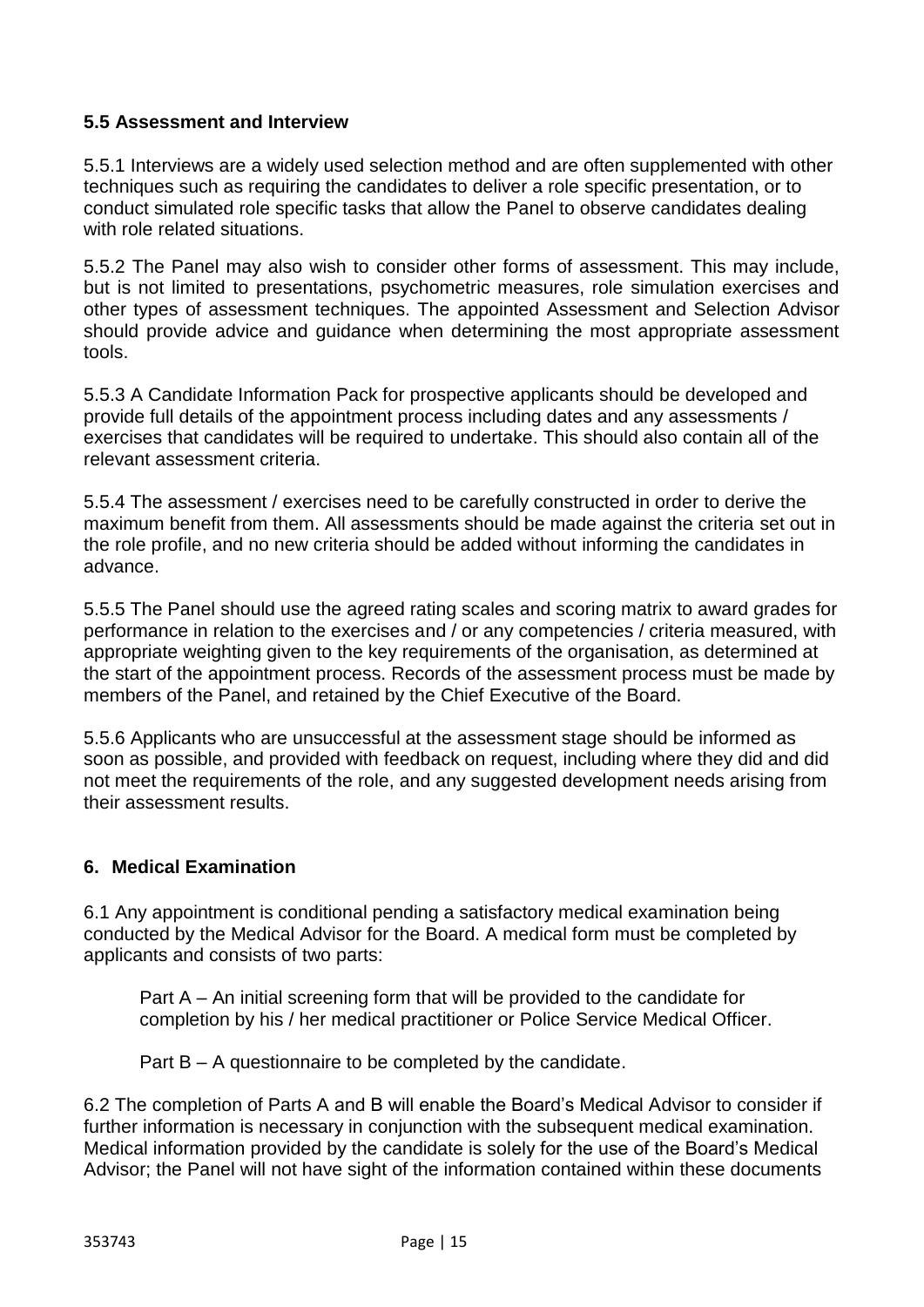and will rely upon the assessment of the Board's Medical Advisor regarding the physical and mental suitability of candidates for the post.

#### <span id="page-15-0"></span>**7. Appointment**

7.1 The Panel should identify the candidate who most closely meets the requirements of the role. In identifying the successful candidate, the Panel should record:

- The criteria used to assess the suitability of the candidate for the appointment.
- Why the candidate satisfies those specific criteria.
- The terms and conditions on which the preferred candidate is to be appointed.

7.2 The Panel should make a recommendation to the Board on the most suitable candidate(s) for appointment(s) to the role based upon the relevant assessment criteria. The Board will consider the recommendation(s) in line with their responsibilities outlined at para 4.1.7 and 4.1.8.

7.3 Following approval from the Minister of Justice / Secretary of State, the Board shall make the appointment of the successful candidate.

#### <span id="page-15-1"></span>**8. Job Offer**

8.1 The successful candidate should be notified as soon as practicable. Notification may initially be conducted verbally, but in all instances a written job offer to the successful candidate must be provided.

8.2 The offer made in writing to the successful candidate may be composed as either an e-mail, letter or both. The offer should include the terms and conditions of service relevant to the role, including remuneration and length of the fixed term of office in the case of a Chief Constable or DCC.

8.3 Acceptance of the offer from a successful candidate should be made in writing, either by e-mail, by letter or both.

8.4 Unsuccessful candidates should be notified as soon as practicable and provided with feedback on their performance where it is requested.

<span id="page-15-2"></span>8.5 Once the appointment and confirmation is finalised the details should be published by the Board.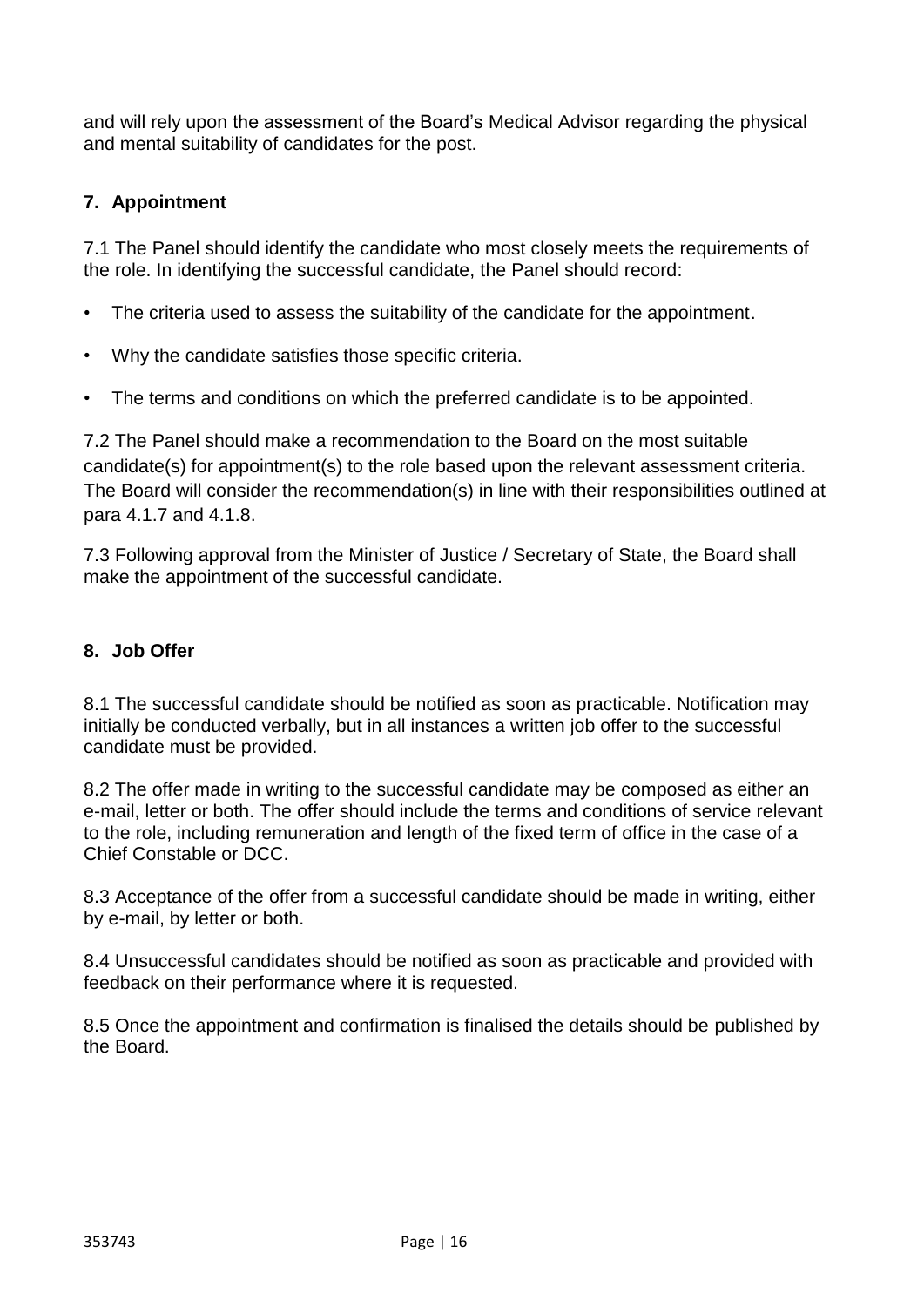#### **9. Reserve Lists**

9.1 The Panel may choose to compile a Reserve list of candidates who achieved the required level for appointment to the advertised role, but were unsuccessful in the current appointment process.

9.2 Where a reserve list is to be compiled, the Panel should firstly agree on and record which candidate(s) will be included on this list, the criteria used to assess the suitability of the candidate for the appointment and why each candidate satisfies those criteria.

9.3 The Panel should also agree the period of time that any reserve list shall be valid for, and notify all those individuals recorded on a reserve list, and the period of time the list will remain valid.

#### <span id="page-16-0"></span>**10. Temporary and Acting Appointments**

10.1 [Section 34 \(1\) of the Police \(Northern Ireland\) Act 2000](http://www.legislation.gov.uk/ukpga/2000/32/section/34) outlines the power of a Deputy to exercise the functions of a Chief Constable on a temporary basis not exceeding three months, except with the consent of the Minister of Justice or Secretary of State. In circumstances where an extension may be required, PSNI should make the Board aware of the requirement for an extension as soon as practicable, who will then make an application to the Secretary of State / Minister of Justice as required.

10.2 The Board has no role in the case of temporary promotions to the ranks DCC, ACC or Senior Police Staff; the decision maker will be the Chief Constable.

#### <span id="page-16-1"></span>**11. Fixed Term Appointments**

11.1 Chief Constables and DCCs are subject to fixed term appointments in accordance with Determination A Regulation 11 of The Police Service of Northern Ireland Regulations 2005.

11.2 The term of an appointment to the rank of Chief Constable or DCC shall be for a maximum term of five years. This may be extended by agreement between the individual and the Board for a further term of a maximum of three years and for subsequent terms each of a maximum of one year. Any subsequent extension which is due to expire more than one year after the expiry of the original fixed term shall require the consent of the Department of Justice.

#### <span id="page-16-2"></span>**12. Schedule of Review**

12.1 This Guidance shall be subject to review two years from the publication date stated on the front cover of this document, and / or following the use of this Guidance in a live selection process; whichever is sooner.

12.2 The review process should include both feedback from members of the Panel and from candidates, suggestions for improvement, and a check with current best practice in line with national guidance and accepted industry standards.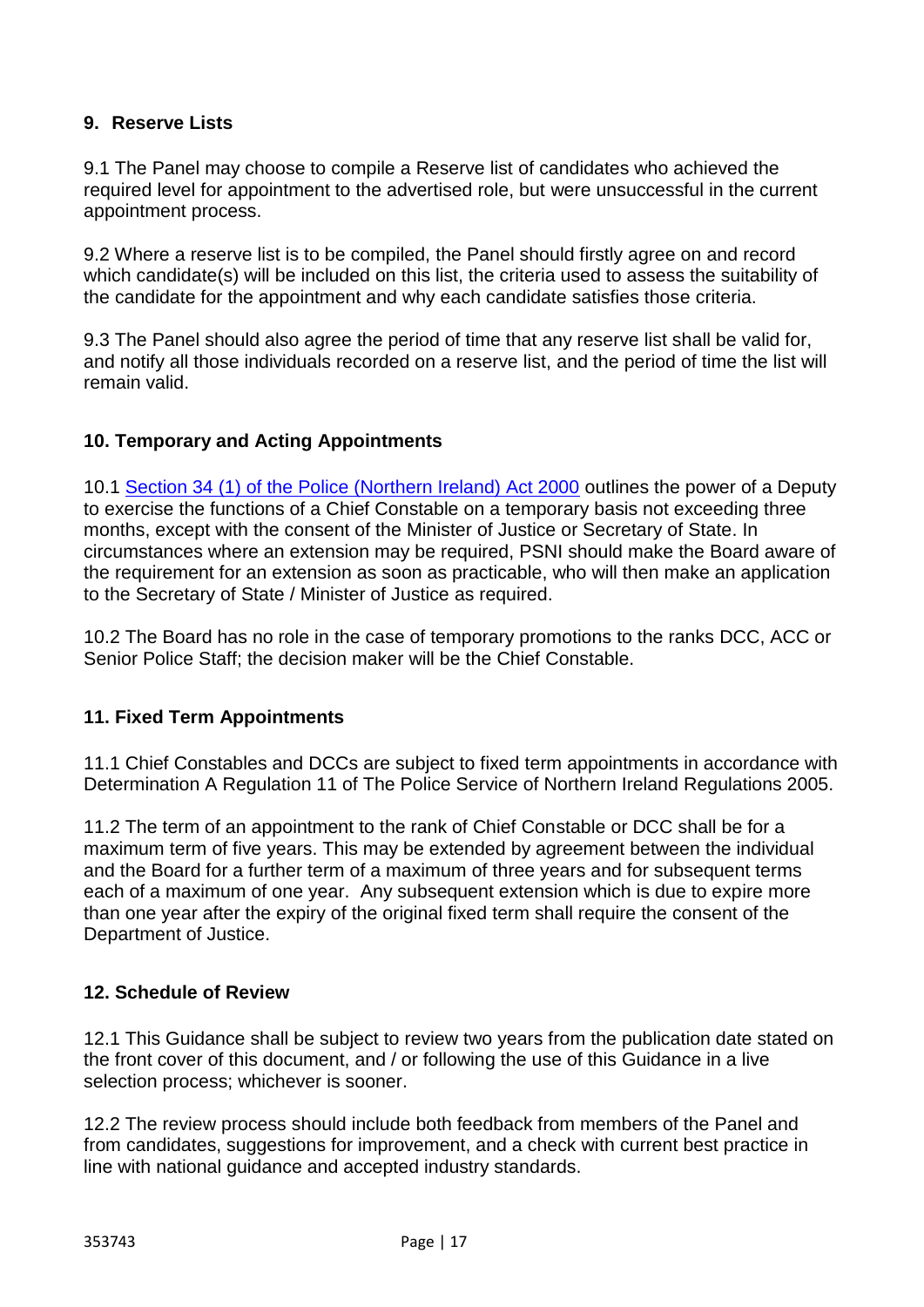12.3 Any amendments made to this Guidance following a review shall be recorded, along with the rationale and decision-making process for the relevant amendments and retained by the Board in order to ensure consistency and transparency. The version number on the front cover of this document must also be updated to ensure that the most current version is used in all instances.

#### <span id="page-17-0"></span>**13. Monitoring**

It is the responsibility of all of those involved with any appointment process to fulfil their responsibilities in relation to the legislation detailed within this section.

#### <span id="page-17-1"></span>**13.1 Equality**

13.1.1 Those involved in the appointment of Chief Officers and Senior Police Staff must ensure that they comply with provisions of the following legislation including amendments:

- [Employment Equality \(Age\) Regulations \(NI\) 2006](http://www.legislation.gov.uk/nisr/2006/261/contents/made)
- [Disability Discrimination Act 1995](http://www.legislation.gov.uk/ukpga/1995/50/contents)
- [Equal Pay Act \(NI\) 1970](https://www.legislation.gov.uk/apni/1970/32/contents)
- [Sex Discrimination \(NI\) Order 1976](https://www.legislation.gov.uk/nisi/1976/1042/contents)
- [Race Relations \(NI\) Order 1997](http://www.legislation.gov.uk/nisi/1997/869/contents)
- [Fair Employment & Treatment \(NI\) Order 1998](http://www.legislation.gov.uk/nisi/1998/3162/contents/made)
- [Employment Equality \(Sexual Orientation\) Regulations \(NI\) 2003](http://www.legislation.gov.uk/nisr/2003/497/contents/made)
- [Equality Act \(Sexual Orientation\) Regulations \(NI\) 2006](http://www.legislation.gov.uk/nisr/2006/439/contents/made)

13.1.2 The above equality legislation sets out the different ways in which it is unlawful to treat someone, such as direct and indirect discrimination, harassment, victimisation and failing to make a reasonable adjustment for a disabled person.

13.1.3 [Section 75 of the Northern Ireland Act 1998](https://www.legislation.gov.uk/ukpga/1998/47/section/75) is a statutory duty on public authorities in Northern Ireland to give due regard to the need to promote equality of opportunity:

- Between persons of different religious belief, political opinion, racial group, age, marital status or sexual orientation.
- Between men and women generally.
- Between persons with a disability and persons without.
- Between persons with dependents and persons without.

13.1.4 In order to achieve the aim to promote equality of opportunity, the Board must ensure that all those involved with the appointment process:

Are aware of their responsibilities in relation equality, diversity and inclusion.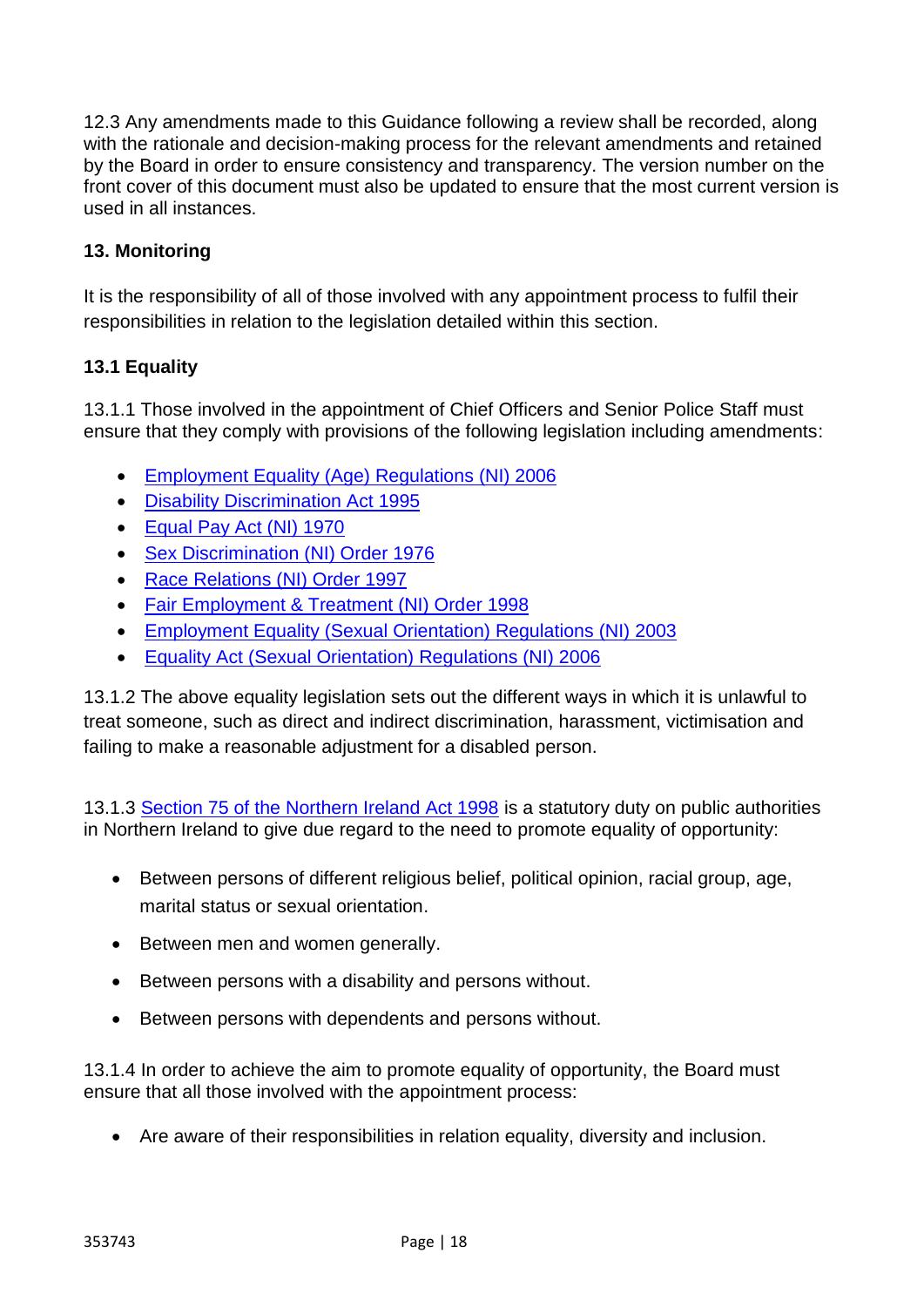13.1.5 The initial application and subsequent invitation to any further assessment should include the option for the applicant to indicate if they have any disability that may affect their performance at each stage of the application. Where this is indicated, reasonable adjustments will be made to ensure that the applicant is not disadvantaged as a result of their indicated disability.

#### <span id="page-18-0"></span>**13.2 Data Protection**

13.2.1 The Board is registered as a Data Controller with the Office of the Information Commissioner as required under the [Data Protection Act \(DPA\) 2018](http://www.legislation.gov.uk/ukpga/2018/12/contents/enacted) and [General Data](https://www.gov.uk/government/publications/guide-to-the-general-data-protection-regulation)  [Protection Regulation \(GDPR\) 2018.](https://www.gov.uk/government/publications/guide-to-the-general-data-protection-regulation) The DPA regulates how and when information about candidates and employees may be obtained, held and disclosed. The Board will process candidate's data in accordance with the DPA and GDPR and for the purposes notified to the Information Commissioner.

13.2.2 Information covered by the DPA and GDPR includes computerised records, health records and manual records. The DPA states that information is:

- To be processed fairly and lawfully.
- To be adequate for the purpose (i.e. to make a fair appointment decision).
- To be relevant and not excessive.
- To be accurate.
- Not kept any longer than is necessary.

13.2.3 Information provided as part of a candidate's application will be used to enable a candidate's application to be considered for the advertised post, and also to compile statistics for use by the Board, the PSNI, or for reporting to government agencies and departments; information used for this purpose will not identify the candidate as an individual.

13.2.4 Information relating to the appointments process will be retained in line with the Board's Retention and Disposal Schedule.

13.2.5 Applicants will be sent a privacy notice along with their initial application, detailing the purpose of processing the personal information which is collected during the application, whether this data will be shared, and how long it will be retained for by the Board.